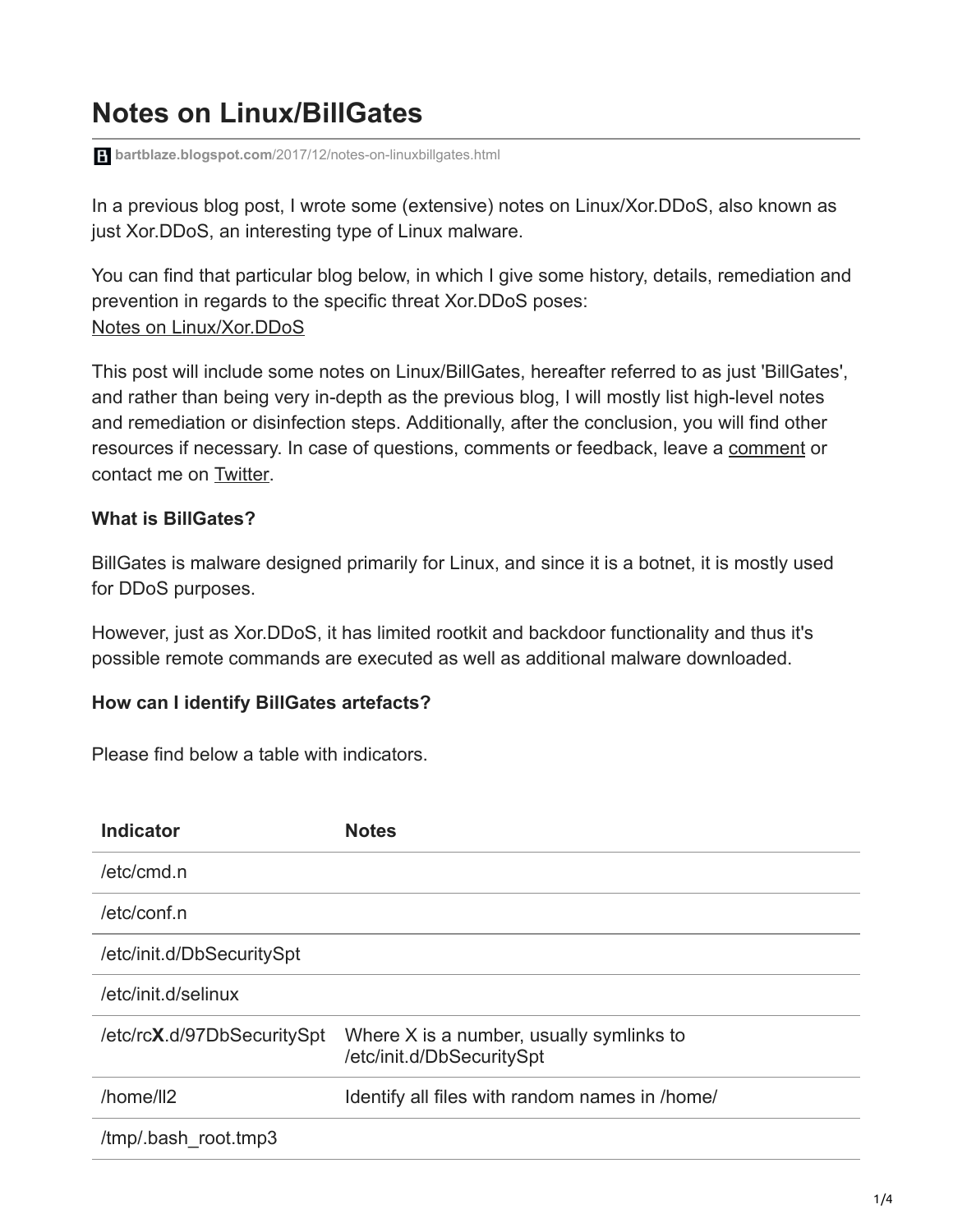| /tmp/.bash root.tmp3h              |                                                      |
|------------------------------------|------------------------------------------------------|
| /tmp/bill.lock                     | Identify all .lock files in /tmp/                    |
| /tmp/bill.lod                      | Contains Process ID (PID) of malware main module     |
| /tmp/gates.lod<br>(or gates.lock)  | Contains PID of malware main module                  |
| /tmp/moni.lod<br>(or moni.lock)    | Contains PID of malware 'watchdog'                   |
| /tmp/notify.file                   |                                                      |
| /usr/bin/*.lock                    | Identify all .lock files in /tmp/                    |
| /usr/bin/bsd-port/.sshd            |                                                      |
| /usr/bin/bsd-port/*.lock           |                                                      |
| /usr/bin/bsd-port/getty            |                                                      |
| /usr/bin/bsd-<br>port/getty/*.lock | Identify all .lock files in /usr/bin/bsd-port/getty/ |
| /usr/bin/pojie                     | Identify all files with random names in /usr/bin/    |
| /usr/lib/libamplify.so             | Configuration file                                   |

#### **How can I identify BillGates DDoS modules?**

These modules are usually stored in **/etc/**, and will have the following names:

- atddd
- cupsdd
- cupsddh
- ksapdd
- kysapdd
- sksapdd
- skysapdd

It may however be useful to use the find command in conjunction with these names, in case they are residing in a different location than /etc/.

#### **How can I identify other modifications BillGates made?**

BillGates does create aliases and/or modifies/replaces files which are typically used to monitor processes or the network. The following may be replaced: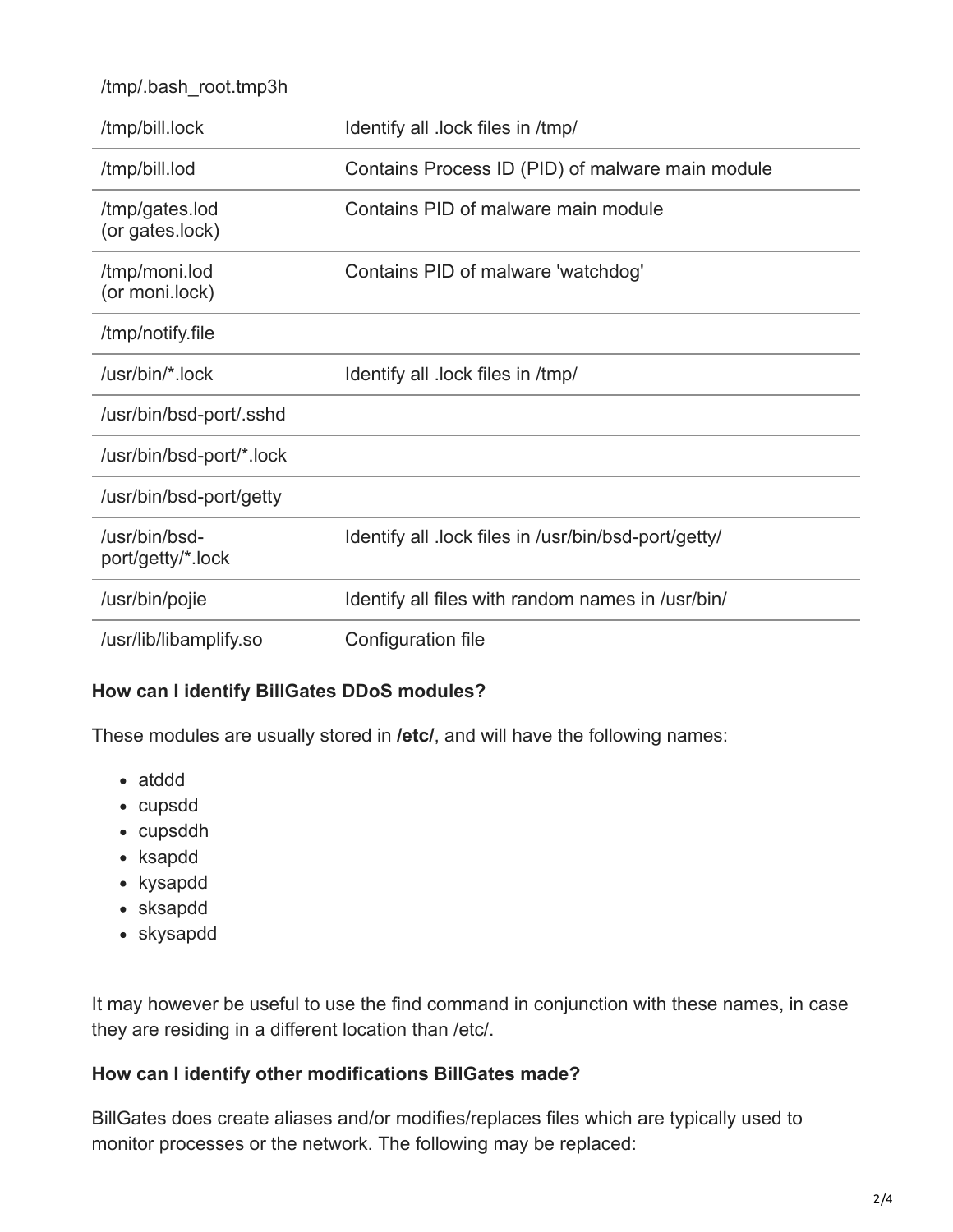- /bin/lsof
- /bin/netstat
- /bin/ps
- /bin/ss
- /usr/bin/lsof
- /usr/bin/netstat
- /usr/bin/ps
- /usr/bin/ss
- /usr/sbin/lsof
- /usr/sbin/netstat
- /usr/sbin/ps
- /usr/sbin/ss

A copy of the legitimate files is normally stored in: **/usr/bin/dpkgd/**

Additionally, check for any potentially created *jobs* by looking in: **/etc/cron.X** where X is a name or folder, for example /etc/cron.daily.

You may also wish to look in: **/var/spool/cron/**

# **Removal instructions**

While the **ps** command may be replaced, **top** is not. Run the **top** command and verify any illegitimate processes, usually they will be randomly named. Alternatively, identify the \*.lod and \*.lock files, and use **cat** for example to read them, and identify the PID of the malware.

Then, use **kill** to end the malicious process(es), and remove the files or artefacts as indicated in the table above.

Afterwards, use **mv** to move the legitimate files back to their original location. You can also use a file manager to easily move them, if you have one.

You may also use an anti-virus to identify and remove any malicious files, for example [ClamAV](https://www.clamav.net/) does a great job - BillGates is a rather older botnet by now and thus most antiviruses should have coverage for it. Don't forget to update the anti-virus' signatures first, if needed.

This same explanation but step-by-step to make it easy:

- Identify malicious processes: use **top** or check the PID in BillGates' config files;
- Killmalicious processes: use **kill -9** to kill any of its processes;
- Remove malicious files and folders, see the sections above;